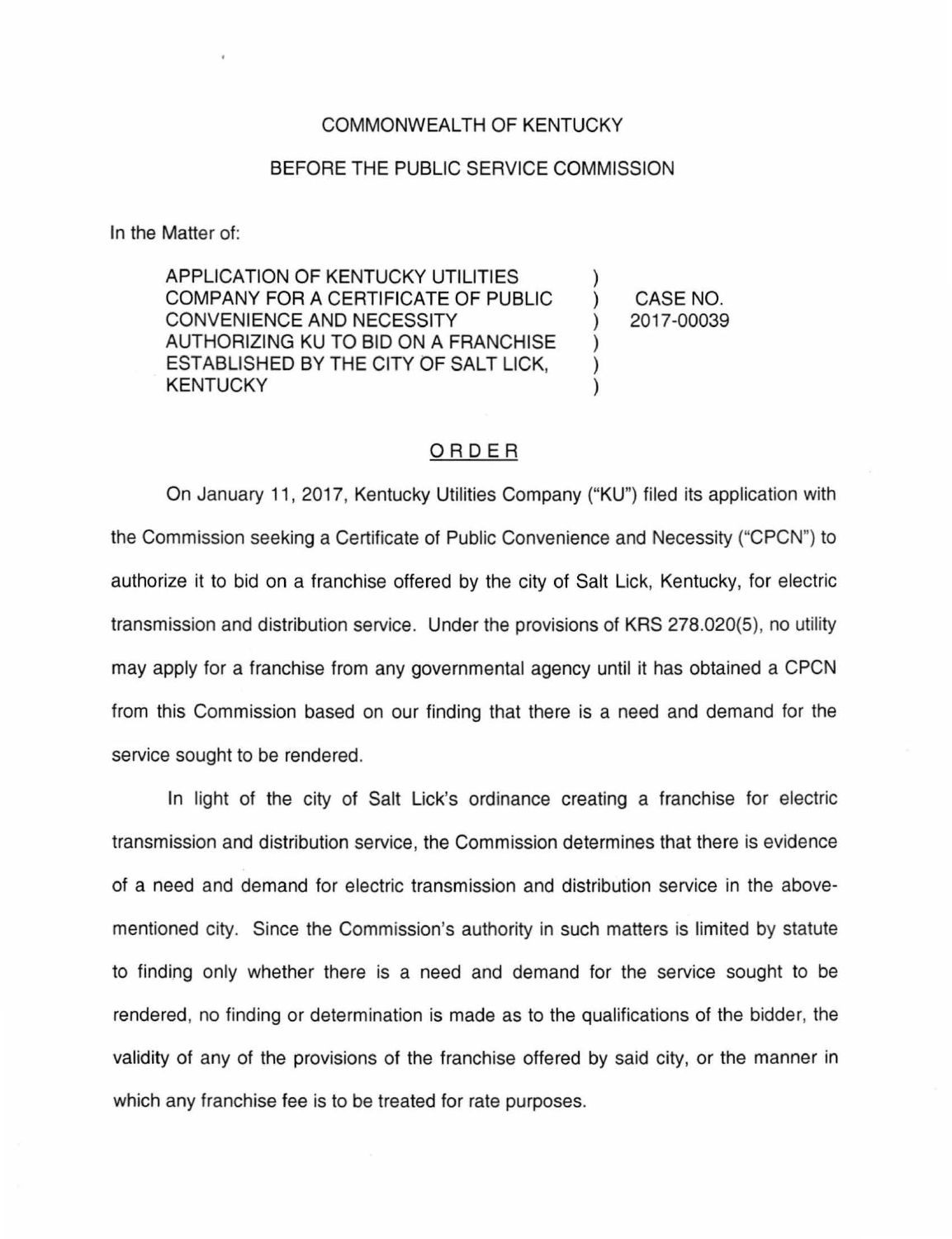IT IS THEREFORE ORDERED that:

1. KU is granted a CPCN that authorizes it to bid on a franchise offered by the city of Salt Lick, Kentucky, for electric transmission and distribution service.

2. If KU is not the successful bidder, KU shall, within ten days of the award of the franchise at issue, file with the Commission a written notice stating that KU was not the successful bidder.

3. If KU is the successful bidder, KU shall, within ten days of the award of the franchise at issue, file with the Commission a copy of the executed franchise agreement and a statement disclosing the amount of the initial franchise fee.

4. If KU is the successful bidder, KU shall, within ten days of an increase or decrease in the amount of the initial franchise fee set forth in the franchise agreement, file with the Commission documentation setting forth the revised fee.

5. Any documents filed pursuant to ordering paragraphs 2, 3, or 4 of this Order shall reference the number of this case and shall be electronically submitted via the Commission's electronic Tariff Filing System.

6. This Order shall not be construed as granting a CPCN to construct utility facilities in said city.

By the Commission

ENTERED **JAN 2 5 2017**  TUCKY PUBLIC SERVICE COMMISSION

ATTEST:

duluy

**Xecutive Direct**